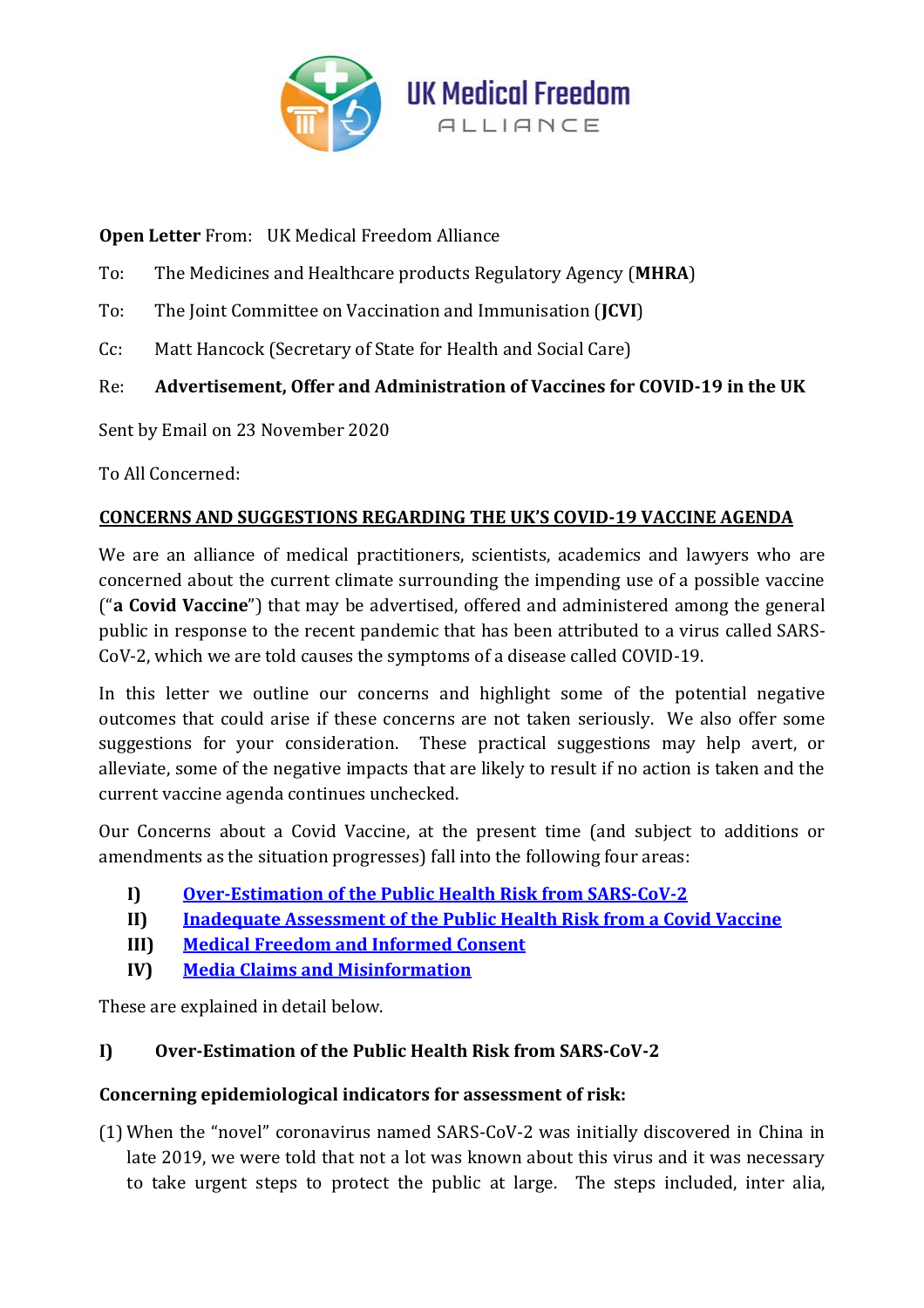lockdowns and social distancing. Whether those steps were reasonable or necessary back in March is outside the scope of this letter and our position is reserved as to these steps.

- (2) Nevertheless, when determining that a virus is so deadly as to justify a rushed rollout of a vaccine intended for use by an entire population, one must consider what is meant by 'deadly.' We must consider the proportion of the general public who are likely to die, or to suffer serious illness from the effects of that virus. At the outset of the current crisis, real data were not available, and the Government relied, amongst others, on the mathematical modelling of Imperial College London, led by Professor Neil Ferguson (**the Fergusson Model**), to drive its coronavirus response. This response includes the current drive for a quick rollout of a Covid Vaccine, which is intended for the entire population of the UK.
- (3) We now have ample real data, including the Case Fatality Rates (**CFR**) and Infection Fatality Rates (**IFR**) that are attributed to various age groups. Most importantly, we have the data to show excess deaths from all causes. Excess deaths is an ideal measure of the effect of a pandemic virus in a population because, as is the case with SARS-CoV-2, where the vast majority of deaths attributed to this virus or the disease COVID-19 could also have been attributed to comorbidities such as heart disease, COPD, cancer, etc., we can clearly see whether the overall death rate in the population is significantly above what one would expect in the year 2020 based on prior estimates, had those people died from their underlying illnesses.
- (4) The Office of National Statistics (**ONS**) is considered the 'Gold Standard' for data and statistics in the UK. Using mortality statistics as the benchmark, the data from the ONS website suggest that there are no longer any significant excess deaths above a 5-year average.<sup>1</sup> From this, and for the purposes of the UK Government's Covid Vaccine agenda, we may conclude that *any serious public health risk from SARS-CoV-2 is over*.
- (5) The latest estimate of average population IFR for SARS-CoV-2 is 0.23%,<sup>2</sup> (0.05% for <70 years) which is around *the same level as seasonal influenza* (0.1-0.3%).
- (6) The IFR in younger age groups (<45 years) is *significantly below 0.23%*, up to a factor of 10 or more, shown in Table 2 of a recently published report from Imperial College.<sup>3</sup>

<sup>1</sup>https://www.ons.gov.uk/peoplepopulationandcommunity/birthsdeathsandmarriages/deaths/bulletins/de athsregisteredweeklyinenglandandwalesprovisional/weekending6november2020

<sup>2</sup> https://www.medrxiv.org/content/10.1101/2020.05.13.20101253v3

<sup>3</sup> https://spiral.imperial.ac.uk:8443/handle/10044/1/83545?fbclid=IwAR1552TA-za-

UmzVYxzBPsbUMjV1rYl2FEhqbnzLRoWTywjs78Ifdvdwxtg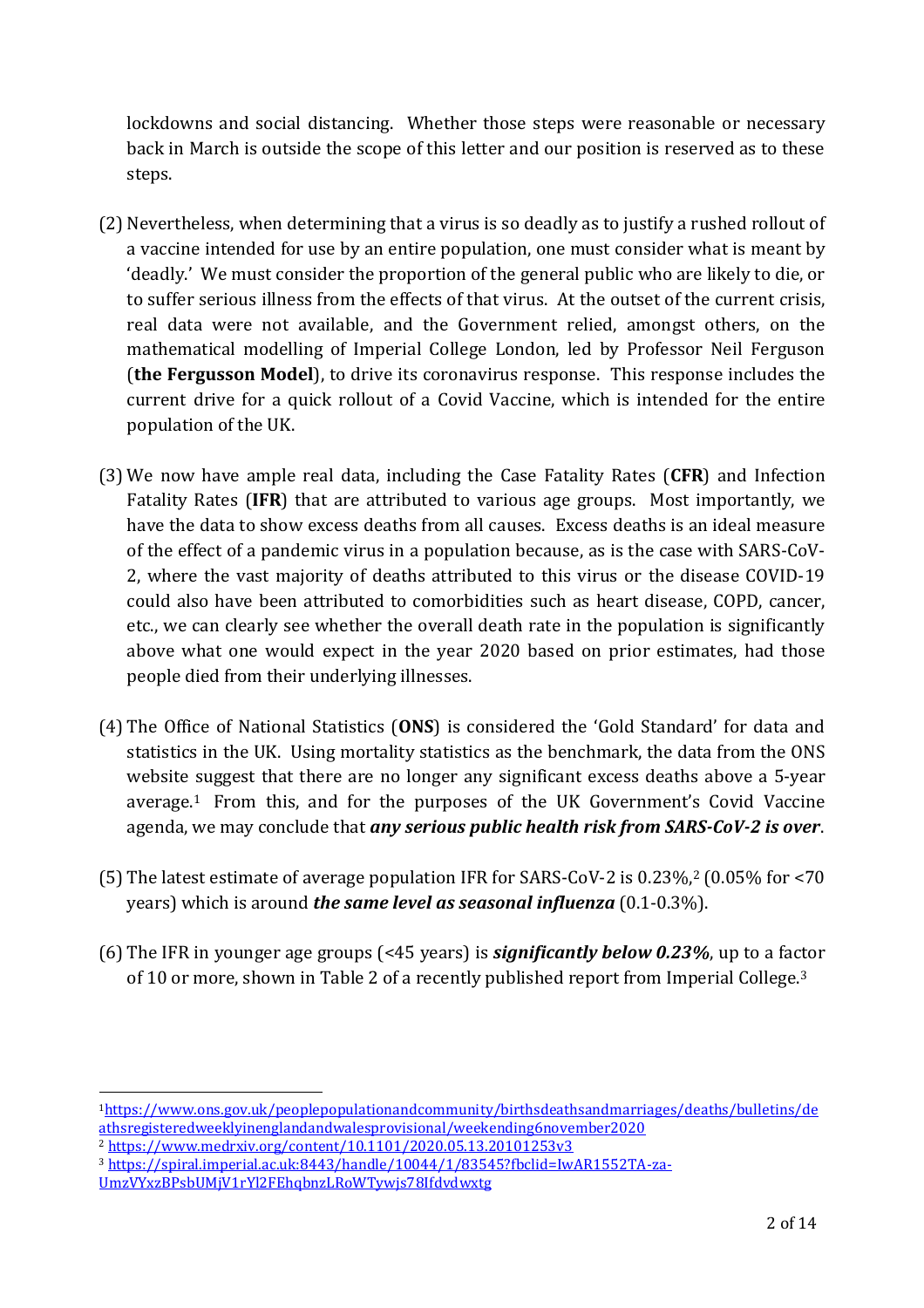- (7) Data analysis by the Centre for Evidence Based Medicine at Oxford University has shown that the median age of death *with* SARS-CoV-2 in the UK is 82.4 years<sup>4</sup>. This is *higher than the age of normal life expectancy* in the UK (81.1 years)<sup>5</sup>.
- (8) Studies indicate 20-50% of the population have *pre-existing immunity to SARS-CoV-2*, due to, among other factors, T-cell cross-reactivity from previous coronavirus infections. <sup>6</sup> Studies suggest that *naturally acquired* T-cell and B-cell immunity from SARS-CoV-2 will be *long-lasting (for many years)*, including after mild disease.<sup>7</sup>
- (9) The above points appear to be reinforced by the words of *Professor Chris Whitty*, the UK government's Chief Medical Adviser and the Chief Scientific Adviser for the Department of Health and Social Care (**DHSC**). He stated at a press conference on 11 May 2020 (at the height of the apparent first wave) that:

*"...the fact that actually the great majority of people will not die from this, and I will just repeat something I said right at the beginning, because I think it is worth reinforcing. Most people, er, well, a significant proportion of people, will not get this virus at all, at any point in the epidemic which is going to go on for a long period of time. Of those who do, some of them will get the virus without even knowing it. They will have the virus with no symptoms at all, asymptomatic carriage, and we know that happens. Of those that get symptoms, the great majority, probably 80%, will have a mild or moderate disease, [it] might be bad enough for them to have to go to bed for a few days, not bad enough for them to have to go to the doctor."<sup>8</sup>*

# **Concerning accuracy and representation of the epidemiological data:**

- (10) There has been much debate about the accuracy and representation of the epidemiological data relating to SARS-CoV-2 infections and associated deaths. Many reputable scientists believe the severity of the *threat to public health has been exaggerated*. 9
- (11) The Ferguson Model has also been widely criticised by the scientific community.<sup>10</sup>

<sup>4</sup> https://www.thesun.co.uk/news/12886370/average-age-covid-death-82-4-years-shield-vulnerable/

<sup>5</sup> https://www.ons.gov.uk/peoplepopulationandcommunity/birthsdeathsandmarriages/lifeexpectancies

<sup>6</sup> https://pubmed.ncbi.nlm.nih.gov/32753554/ and https://pubmed.ncbi.nlm.nih.gov/32753554/ <sup>7</sup> https://www.biorxiv.org/content/10.1101/2020.11.15.383323v1 and

https://www.nature.com/articles/s41591-020-01143-2 and

https://www.medrxiv.org/content/10.1101/2020.08.11.20171843v2

<sup>8</sup> https://youtu.be/adj8MCsZKlg

<sup>9</sup> https://www.bmj.com/content/370/bmj.m3374

<sup>10</sup> See, for example, https://www.telegraph.co.uk/technology/2020/05/16/neil-fergusons-imperial-modelcould-devastating-software-mistake/ and https://www.spectator.co.uk/article/six-questions-that-neilferguson-should-be-asked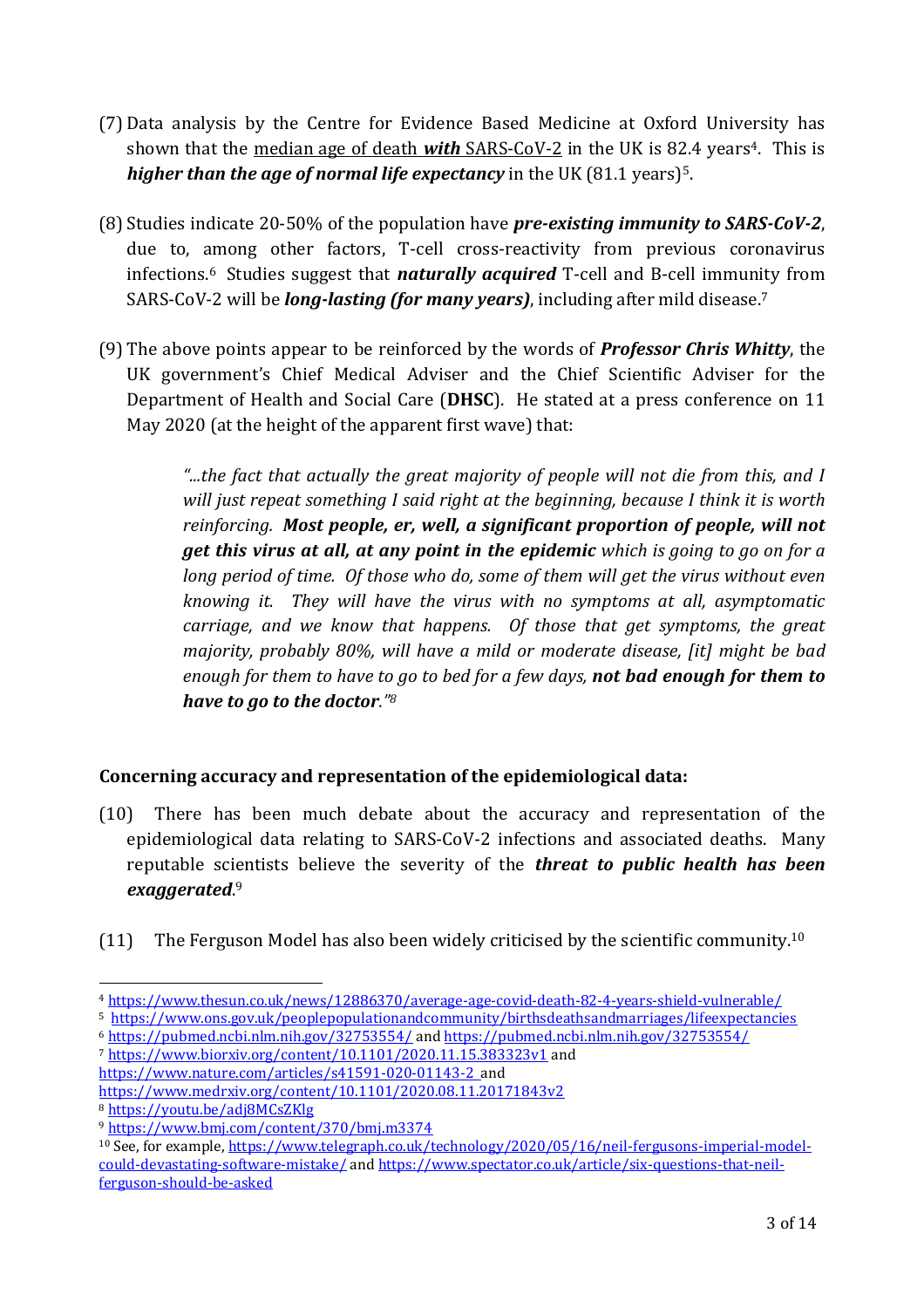- (12) *The RT-PCR test* has been inappropriately employed as a screening and diagnostic tool for SARS-CoV-2<sup>11</sup> and has been used at Cycle Thresholds (40-45) which are above those that correspond to the likely detection of any live virus in a cell culture  $($ <36).<sup>12</sup> Used thus, it *cannot indicate an active case or infectivity*; however, the mass screening of asymptomatic individuals is producing huge numbers of what are being referred to as "cases" by the Government and media alike. Thus, Government decisions around isolation, lockdown, cause of death and the 'urgent' need for a Covid Vaccine are based on what can only be the *misuse and misinterpretation of the RT-PCR test*.
- (13) Most of the registered PCR-positive SARS-CoV-2 associated deaths have *significant co-morbidities* (an average of 2.6 co-morbidities per associated death, as reported by the CDC13); and all recorded UK deaths with SARS-CoV-2 are deaths *within 28 days of a positive PCR test* so we cannot say with any certainty that these deaths were caused by SARS-CoV-2 or COVID-19.

### **Conclusion and suggestion:**

(14) In conclusion, we assert that wrongly augmented numbers of both COVID-19 "cases" and deaths with SARS-CoV-2 (or 'coronavirus' in general, as they are commonly referred to) have driven government policies and pronouncements, which have led to hysteria and unnecessary fear-mongering in the mainstream media. The data have not been viewed in the context of other real and ongoing challenges to public health, including mortality and morbidity from heart disease, Alzheimer's, diabetes, cancer and mental health. The data do not indicate large numbers of excess deaths in the country, such as would be expected if there were a pandemic of a deadly and dangerous virus that requires a vaccine to suppress its spread. This over-estimation of the risk to public health from SARS-CoV-2, and/or COVID-19, must be considered when making decisions about an urgent rollout of a Covid Vaccine.

### <span id="page-3-0"></span>**II) Inadequate Assessment of the Public Health Risk from a Covid Vaccine**

(15) We understand that MHRA's primary responsibilities include: "ensuring that medicines […] meet applicable standards of *safety, quality, and efficacy***" and** 

<sup>11</sup> https://www.thelancet.com/journals/lanres/article/PIIS2213-2600(20)30453-7/fulltext. See also https://off-guardian.org/2020/11/20/portuguese-court-rules-pcr-tests-unreliable-quarantines-unlawful/.

<sup>12</sup> https://link.springer.com/article/10.1007/s10096-020-03913-9

<sup>13</sup> https://www.cdc.gov/nchs/nvss/vsrr/covid\_weekly/index.htm?fbclid=IwAR3-wrg3tTKK5- 9tOHPGAHWFVO3DfslkJ0KsDEPQpWmPbKtp6EsoVV2Qs1Q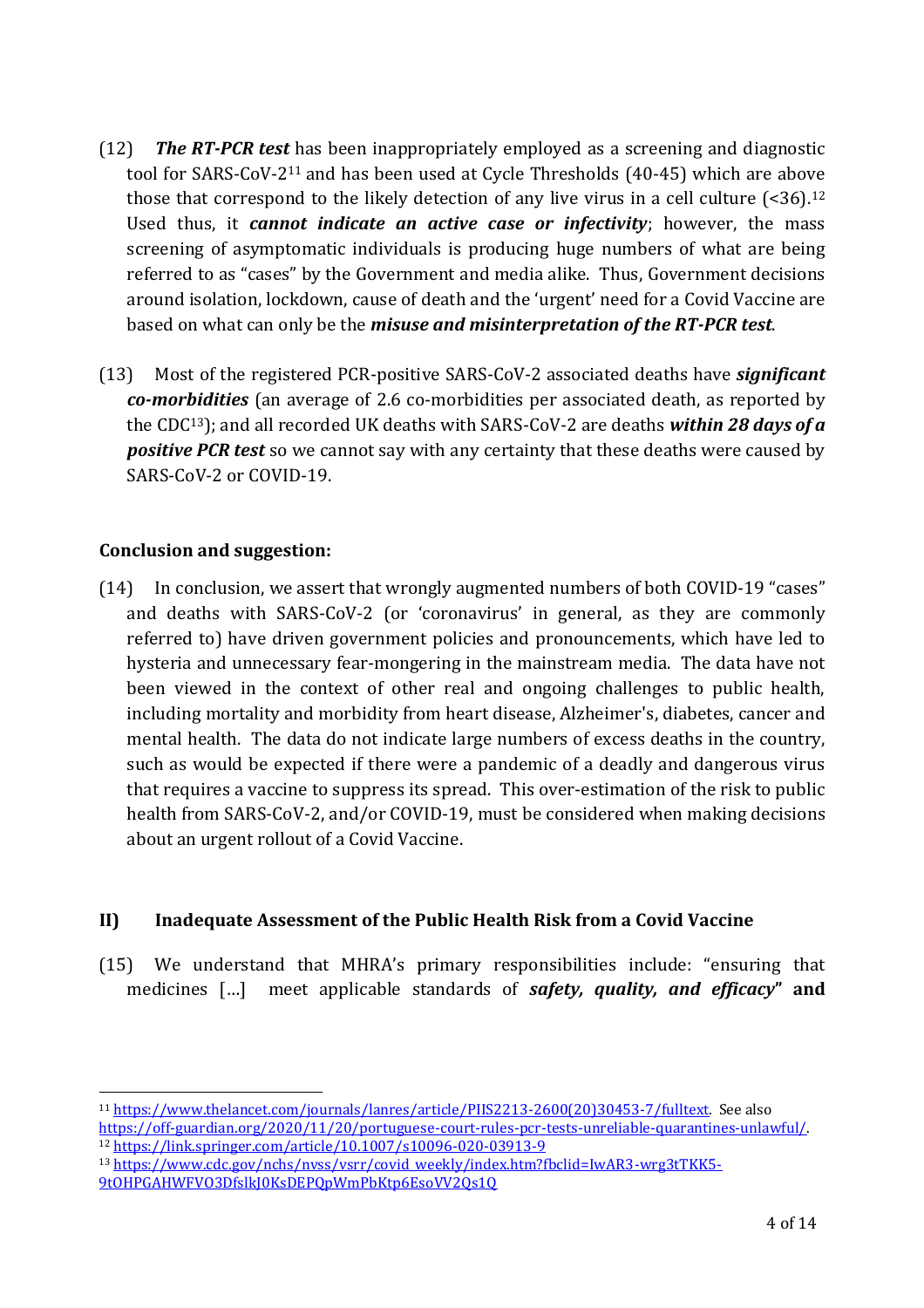**"helping to** *educate the public and healthcare professionals* about the risks and benefits of medicines […] leading to safer and more effective use"<sup>14</sup>

- (16) The JCVI's terms of reference as agreed by the UK health departments are: "To advise UK health departments on immunisations for the prevention of infections and/or disease following *due consideration of the evidence on the burden of disease, on vaccine safety and efficacy* and on the impact and cost effectiveness of immunisation strategies…"<sup>15</sup>
- (17) It is well established that *vaccines can cause serious injury and death*. This acknowledgement is embodied in the UK government's compensation payments to victims of vaccine injury and death which, even with its restricted access, have paid out tens of millions.16 Safe and effective vaccine development takes time, to assess shortterm and long-term risks and benefits. Despite this, dramatic media coverage and political pronouncements over the last eight months have created a false sense of urgency, justifying the fast tracking of a Covid Vaccine.
- (18) In a recent letter to the British Medical Journal (BMJ), physician Arvind Joshi warned against the disaster that could result from this misguided policy and outlined the serious risks involved to the public and other serious issues that are being taken if a Covid Vaccine is rushed out without thorough and adequate safety and efficacy testing:

*"There seems to be a great rush for bringing SARS-CoV-2 Vaccines in market. People are also eager for the Vaccine. In ordinary course a drug takes about 10 years from concept to market. If a drug is fast-tracked, it still takes about 3 years to be approved for use.*

*"One has to be wary of haste in marketing Vaccines. Following points must be kept in mind:*

*1) How long the Immunity conferred by the Vaccine will last?*

*2) If the virus mutates, will the Vaccine protect against the new mutant?*

- *3) Will the Vaccine protect people of all geographic and ethnic origins equally well?*
- *4) Will the Vaccine be suitable for people of all ages?*

*5) Will there be very late onset adverse effects of the Vaccine?*

*"Very late onset adverse effects such as Subacute Sclerosing Pan Encephalitis (SSPE), cannot be ruled out with short duration trials.*

<sup>14</sup> https://www.gov.uk/government/organisations/medicines-and-healthcare-products-regulatoryagency/about

<sup>15</sup>https://assets.publishing.service.gov.uk/government/uploads/system/uploads/attachment\_data/file/224 864/JCVI\_Code\_of\_Practice\_revision\_2013\_-\_final.pdf

<sup>16</sup>https://www.gov.uk/vaccine-damage-payment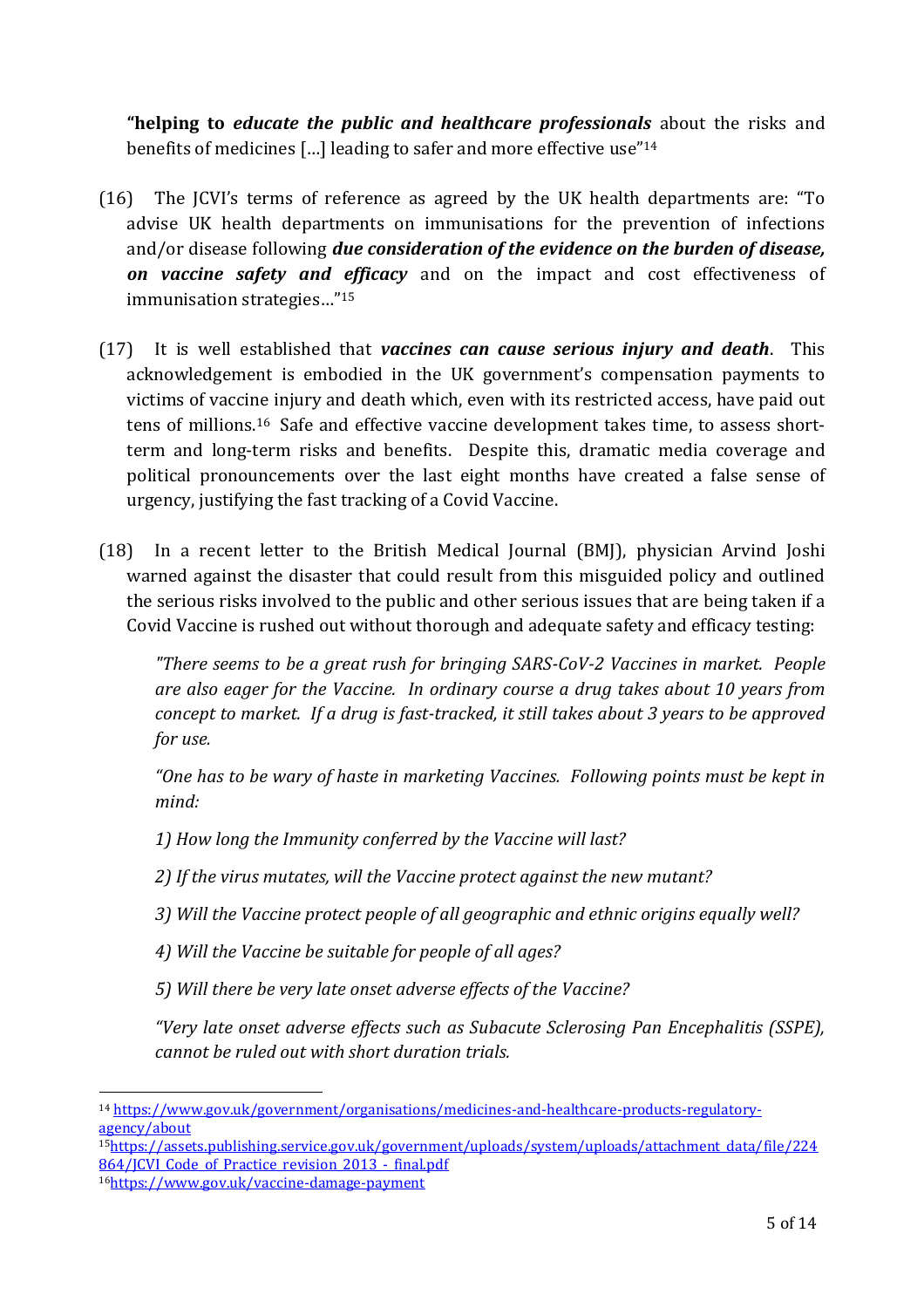*"Adverse effects like Subacute Sclerosing Pan Encephalitis, Ascending Polyneuritis, Myopathies, Autoimmune Diseases, and rarer chance of triggering development of malignancies are most dreaded possibilities.*

*"Also, worrisome prospects are that should any of these adverse effects develop, people will lose faith in vaccination and anti-vaccine campaigns will get a stick to beat with.*

*"The rush for the Vaccines should not lead to disaster."<sup>17</sup>*

- (19) Echoing the above sentiments, the World Health Organisation (**WHO**), defines the discipline of patient safety as the "*coordinated efforts to prevent harm, caused by the process of health care itself, from occurring to patients*." <sup>18</sup> It is vital to ensure that any roll-out of a Covid Vaccine does not lead to harm in the form of side-effects, serious illness and death, in the population.
- (20) We note that a recent tender document indicates that the MHRA is anticipating a *high volume of Adverse Drug Reactions* (**ADR**s) from a Covid Vaccine roll-out, requiring an enhanced AI system to cope with ADR reports from the public.19 This is concerning because the general public are not aware of the anticipated likelihood of ADRs. This lack of awareness will affect their ability to make an informed risk-benefit assessment and give informed consent to a Covid Vaccine.
- (21) Vaccine manufacturers recognise the real risk that an accelerated vaccine trial process will bring, of unanticipated injury and death, and have therefore demanded, and been granted, *full immunity from liability for injury or death* from a Covid Vaccine. In defending the demand for immunity from liability for harms caused by the vaccines, a spokesperson from Astra Zeneca has said, "This is a unique situation where we as a company simply cannot take the risk if in ... four years the vaccine is showing side effects".<sup>20</sup>
- (22) Other factors which we believe require a cautious and measured approach to be taken with any Covid Vaccine roll-out are:
	- (a) Several Covid Vaccines involve the use of a completely new technology mRNA vaccination - whose large-scale use in healthy human subjects is unprecedented and long-term effects unknown. <sup>21</sup> Exogenous mRNA is inherently immunostimulatory, and *this feature of mRNA could be beneficial or*  detrimental.<sup>22</sup> In addition, a study found evidence of molecular mimicry

<sup>17</sup> https://www.bmj.com/content/370/bmj.m3096/rapid-responses

<sup>18</sup> https://www.who.int/patientsafety/about/en/

<sup>19</sup> https://ted.europa.eu/udl?uri=TED:NOTICE:506291-2020:TEXT:EN:HTML&src=0

<sup>20</sup> https://www.reuters.com/article/us-astrazeneca-results-vaccine-liability-idUSKCN24V2EN

<sup>21</sup> https://www.bulatlat.com/2020/08/21/hazards-of-the-covid-19-vaccine

<sup>22</sup> https://www.ncbi.nlm.nih.gov/pmc/articles/PMC5906799/ and

https://www.bulatlat.com/2020/08/21/hazards-of-the-covid-19-vaccine/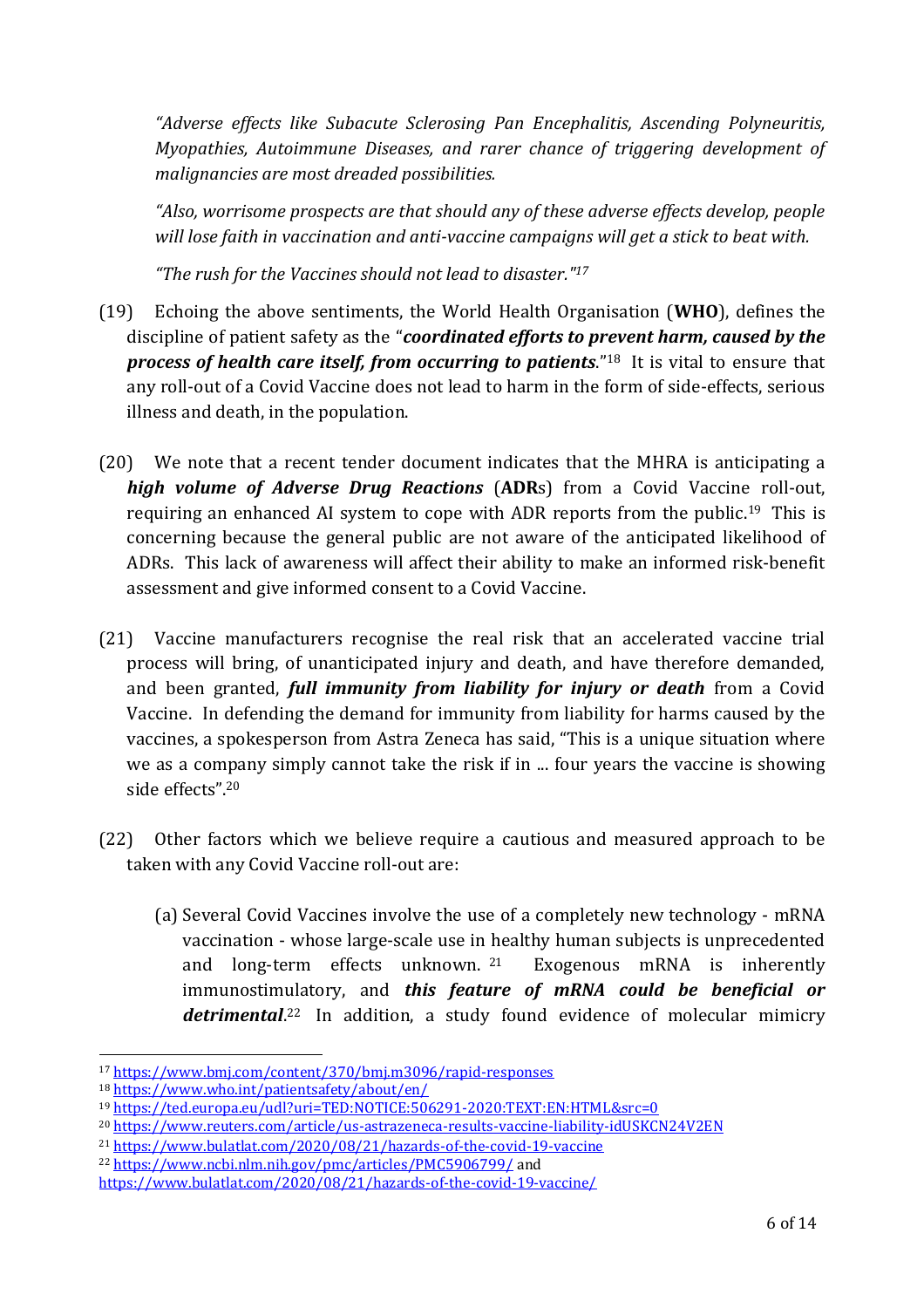between SARS-CoV-2 spike glycoprotein and mammalian proteomes which could cause harmful autoimmune pathologies.<sup>23</sup>

- (b) This technology also incorporates vehicles or platforms such as nonbiodegradable PEGylated lipid nanoparticles. Increasing exposure to these foreign particles is likely to increase already identified issues with toxicity.<sup>24</sup>
- (c) Virus-vectored and genetically engineered vaccines could undergo recombination or hybridisation with *unpredictable outcomes*, while vaccines produced with cell cultures are often contaminated with naked nucleic acids, genomic fragments, retroviruses and other foreign materials that carry uncertain but *potentially serious hazards*.
- (d) Covid Vaccine trials have already demonstrated significant side effects, including cases of transverse myelitis (a known vaccine side effect) in the Astra Zeneca vaccine trial25; and fever, headache, myalgia, fatigue and pain, including cases of hospitalisation in other trials<sup>26</sup> . In the Moderna trial, *100% of subjects in the high dose group experienced systemic side effects* after their second dose – some severe. 27
- (e) Previous attempts to develop coronavirus and other vaccines e.g., RSV and dengue, have been hampered by the problem of 'antibody dependent enhanced immunity' (ADEI), which has led to *severe illness and deaths* in the animals and human subjects involved in the trials<sup>28</sup>. This phenomenon only becomes apparent after vaccination, when the subject is exposed to wild virus at some point in the future. Worryingly, the Covid Vaccine trials have not been conducted in a way to exclude the possibility of this serious sequalae occurring months or years after vaccination.

- <sup>24</sup>https://link.springer.com/chapter/10.1007%2F978-3-7643-8679-5\_8
- https://onlinelibrary.wiley.com/doi/pdf/10.1002/ygh2.336

<sup>27</sup>https://www.nejm.org/na101/home/literatum/publisher/mms/journals/content/nejm/2020/nejm\_2020. 383.issue-20/nejmoa2022483/20201106/images/img\_xlarge/nejmoa2022483\_f1.jpeg

<sup>23</sup> Molecular mimicry between SARS-CoV-2 spike glycoprotein and mammalian proteomes: implications for the vaccine (bc3-production-blobs-us-east-2.s3.us-east-2.amazonaws.com)

https://pubmed.ncbi.nlm.nih.gov/26540613/

https://pubmed.ncbi.nlm.nih.gov/27271335/

https://academic.oup.com/mutage/article/17/3/261/1080981

http://www.inchem.org/documents/jecfa/jecmono/v14je19.htm

<sup>25</sup> https://edition.cnn.com/2020/09/17/health/astrazeneca-vaccine-trial-document/index.html and

https://www.merck.com/product/usa/pi\_circulars/m/mmr\_ii/mmr\_ii\_pi.pdf and

<sup>26</sup> https://www.statnews.com/2020/05/26/moderna-vaccine-candidate-trial-participant-severe-reaction/

<sup>28</sup> https://pubmed.ncbi.nlm.nih.gov/32908214/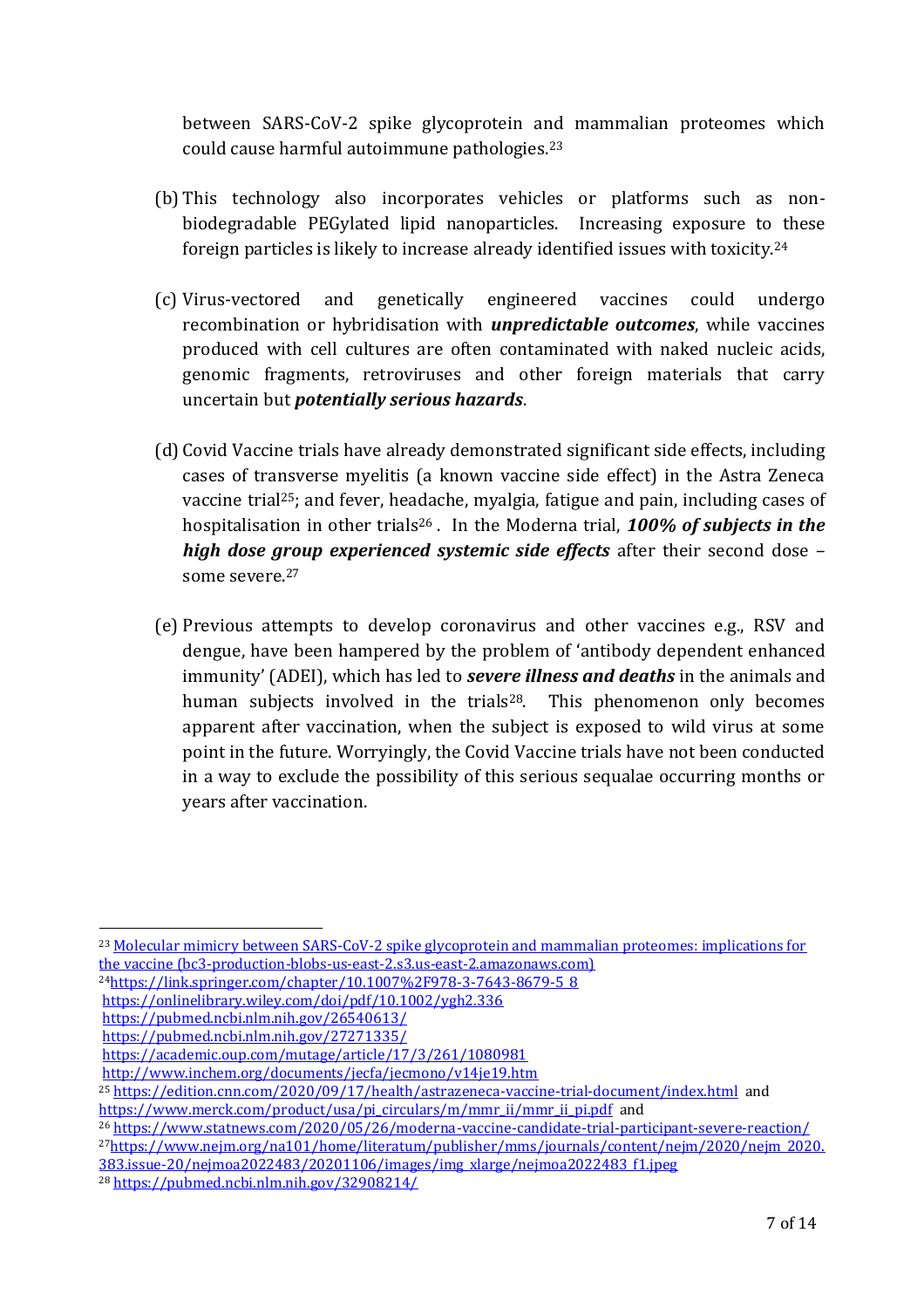- (f) *Late onset adverse vaccine effects* such as Subacute Sclerosing Pan Encephalitis (SSPE), Ascending Polyneuritis, Myopathies, Autoimmune Diseases, Infertility and Cancers cannot be ruled out with short duration trials. 29
- (g) Covid Vaccine trial subjects are usually *pre-screened to exclude* people with many underlying *health problems*, but it is these people with underlying health problems, such as the elderly, who are likely to be the first receivers of the vaccine. 30
- (h) Most of the Covid Vaccine trials have reduced or skipped vital animal studies, needed to properly assess safety and side effect profiles.<sup>31</sup>
- (i) Many of the trials have not used a saline placebo but have used another vaccine as the 'control', e.g., the Astra Zeneca trial used the MenACWY vaccine.<sup>32</sup> A fully inert placebo (saline), in the control group, is needed to elucidate the full range and level of side-effects from the trial vaccine. Additionally, the control group must stay free of a second vaccination for a period of years to enable collection of and maintain integrity of long-term safety data.
- (j) Co-administration of the influenza vaccine with a Covid Vaccine is being proposed. This could generate further safety issues, as this combination of vaccines has not been tested and proven to be safe and effective when administered together. *The influenza vaccine is known to challenge the immune systems of vaccinees* and can leave them temporarily vulnerable to other (non-influenza) upper respiratory infections, including coronaviruses.<sup>33</sup> There is also evidence suggesting that influenza vaccines may increase mortality from Covid-19 in the elderly<sup>34</sup>
- (23) Multiple studies and data suggest that up to 80% of those who test positive for SARS-CoV-2 on RT-PCR are completely asymptomatic, and 15% only mildly symptomatic.<sup>35</sup> To balance risk and benefit, this means the acceptable levels of mild to moderate side-effects from a Covid Vaccine would need to be very low (below 5%).

### **Conclusion and suggestion:**

<sup>29</sup> https://www.bmj.com/content/370/bmj.m3096/rapid-responses

<sup>30</sup> https://clinicaltrials.gov/ct2/show/record/NCT04516746

<sup>31</sup> https://www.statnews.com/2020/03/11/researchers-rush-to-start-moderna-coronavirus-vaccine-trialwithout-usual-animal-testing/

<sup>32</sup> https://www.ovg.ox.ac.uk/news/oxford-covid-19-vaccine-begins-human-trial-stage

<sup>33</sup> https://pubmed.ncbi.nlm.nih.gov/22423139/ and https://pubmed.ncbi.nlm.nih.gov/31607599/ <sup>34</sup> https://peerj.com/articles/10112/

<sup>35</sup> https://thorax.bmj.com/content/75/8/693.full and https://www.dovepress.com/three-quarters-ofpeople-with-sars-cov-2-infection-are-asymptomatic-an-peer-reviewed-article-CLEP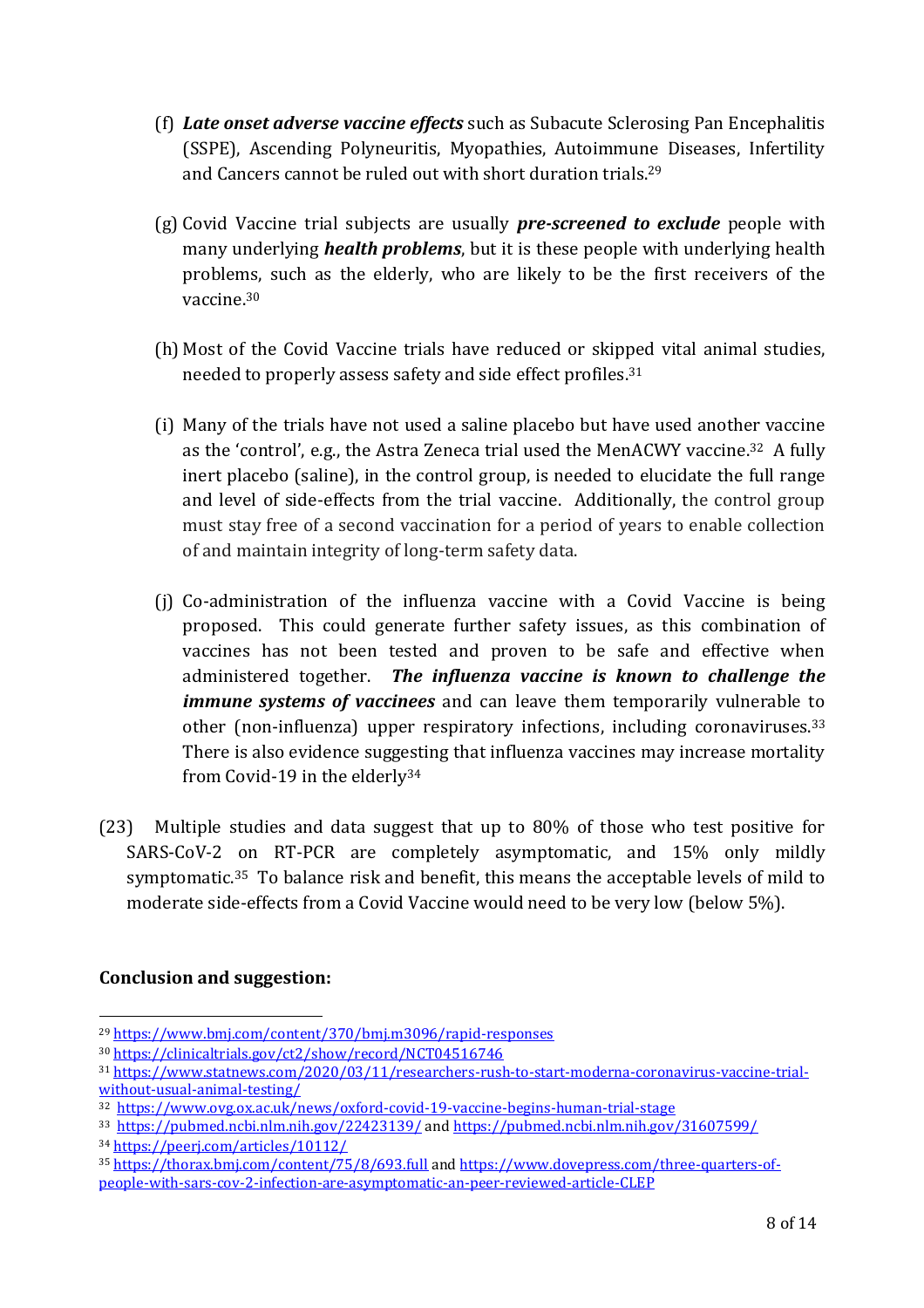- (24) It is important not to repeat the mistakes of the past. In 2009, the swine flu (**H1N1**) vaccine was rushed into circulation, even though the morbidity and mortality risks of the H1N1 virus were extremely low. The population was assured the vaccine was safe but, in fact, resulted in over 1000 children and teenagers across Europe, as well as some NHS staff, developing the debilitating and permanent neurological illness, *narcolepsy*. 36 Those NHS staff are no longer able to work in their former careers. 37
- (25) We would therefore like to make it clear that we reject the idea that every person in the country should be inoculated with a Covid Vaccine as soon as possible. In our professional opinion and having regard to all the information and data available, this would be a reckless and unnecessary course of action. At the time of writing (November 2020), only a few months' worth of safety data is available and only several tens of thousands of (mainly healthy) people have received a Covid Vaccine in clinical trials. We suggest that the safety and long-term effects of a Covid Vaccine ought to be studied meticulously over a *minimum of five years*, but ideally for an entire generation. This can only be done properly alongside a control group of individuals who have not taken the vaccine.

#### <span id="page-8-0"></span>**III) Medical Freedom and Informed Consent**

- (26) In the UK, "Respect for patients' autonomy is expressed in consent law; to impose care or treatment on people without respecting their wishes and right to selfdetermination is not only unethical, but illegal."38 For consent to be valid: the patient must be competent; the patient must have *sufficient information* to make a choice – including risks of harm, likelihood of benefit and time to ask questions; and the patient must be able to make that consent freely, with no coercion and enough time to consider the options.
- (27) The United Nations Educational, Scientific and Cultural Organisation (**UNESCO**) Universal Declaration on Bioethics and Human Rights (2005) states, at Article 6.1 (Consent) that: *"Any preventive, diagnostic and therapeutic medical intervention is only to be carried out with the prior, free and informed consent of the person concerned, based on adequate information." <sup>39</sup>* What constitutes 'adequate information' is the subject of this section and will be discussed in the following paragraphs.

<sup>36</sup> https://www.narcolepsy.org.uk/resources/pandemrix-narcolepsy

<sup>37</sup> https://www.buzzfeed.com/shaunlintern/these-nhs-staff-were-told-the-swine-flu-vaccine-was-safe

<sup>38</sup> https://www.medicalprotection.org/uk/articles/eng-consent-the-basics

<sup>39</sup> http://portal.unesco.org/en/ev.php-URL\_ID=31058&URL\_DO=DO\_TOPIC&URL\_SECTION=201.html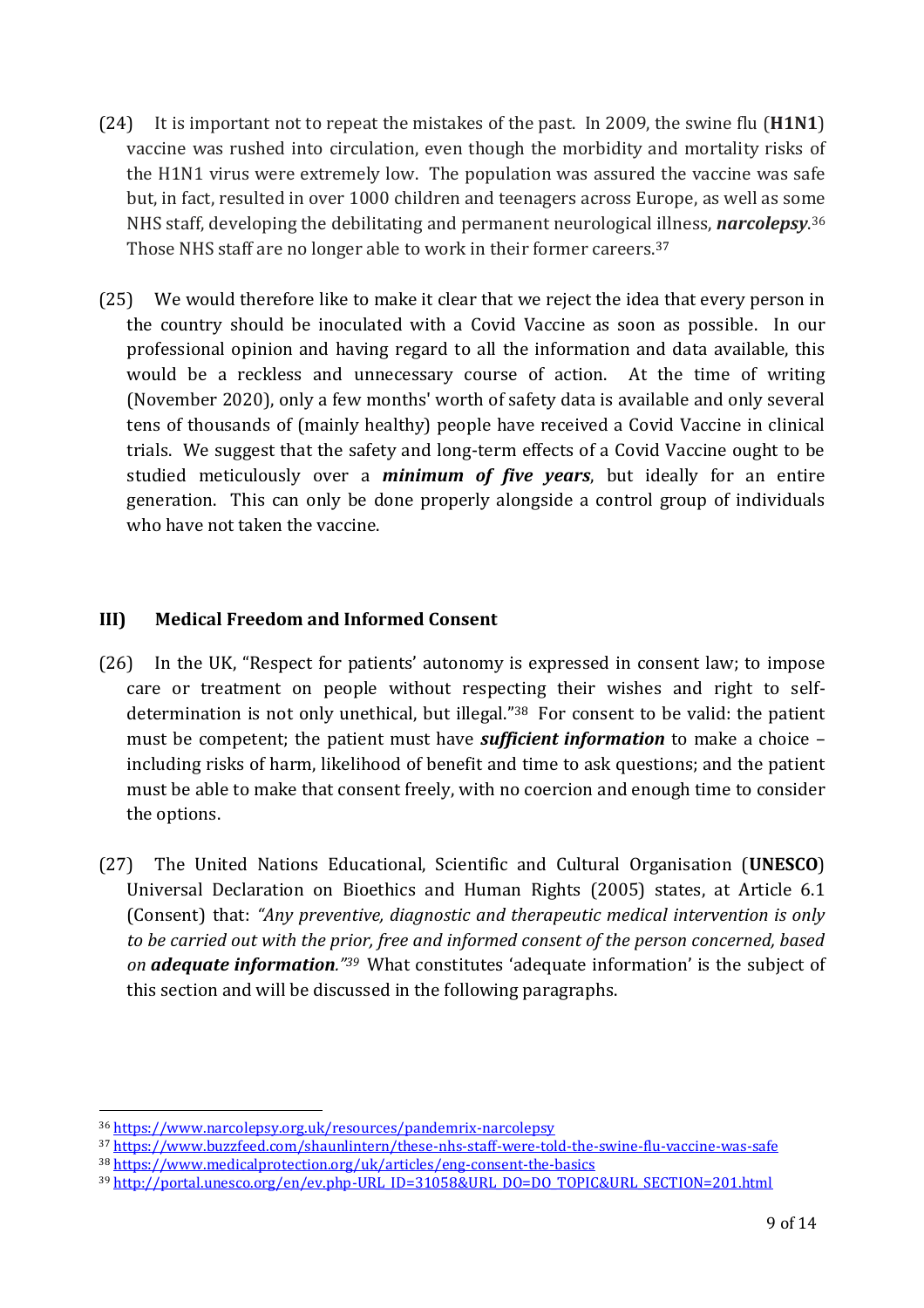- (28) The NHS Constitution for England ("**the Constitution**") (last updated 2015) states, under the heading "Respect, consent and confidentiality" that every person has the right to:
	- (a) be treated with dignity and respect, in accordance with their human rights.
	- (b) accept or refuse treatment that is offered, and not to be given any physical examination or treatment unless they have given valid consent.
	- (c) be given information about the test and treatment options available, what they involve and *their risks and benefits*.
	- (d) be involved in planning and making decisions about their health and care with their care provider or providers. 40
- (29) Points (b), (c) and (d) above were particularly relevant in the *Supreme Court judgment* of Montgomery v Lanarkshire. <sup>41</sup> The clear ratio of that case was that:

*"An adult person of sound mind is entitled to decide which, if any, of the available forms of treatment to undergo, and her consent must be obtained before treatment interfering with her bodily integrity is undertaken. The doctor is therefore under a duty to take reasonable care to ensure that the patient is aware of any material risks involved in any recommended treatment, and of any reasonable alternative or variant treatments"*

Furthermore, Lady Hale stated in this judgment that:

*"...it could now be stated "with a reasonable degree of confidence" that the need for informed consent was firmly part of English law.*

*"It is now well recognised that the interest which the law of negligence protects is a person's interest in their own physical and psychiatric integrity, an important feature of which is their autonomy, their freedom to decide what shall and shall not be done with their body.*

*"An important consequence of this is that it is not possible to consider a particular medical procedure in isolation from its alternatives. Most decisions about medical care are not simple yes/no answers. There are choices to be made, arguments for and against each of the options to be considered, and sufficient information must be given so that this can be done: see the approach of the General Medical Council in Consent: patients and doctors making decisions together (2008), para 5, quoted by Lord Kerr and Lord Reed at para 77 and approved by them at paras 83 to 85"*

(30) Some may argue that a 'pandemic' or 'public emergency' warrants a derogation of certain human rights, such as informed consent for a vaccine, because it is "for the

<sup>40</sup>https://assets.publishing.service.gov.uk/government/uploads/system/uploads/attachment\_data/file/480 482/NHS\_Constitution\_WEB.pdf

<sup>41</sup> Montgomery v Lanarkshire Health Board [2015] UKSC 11.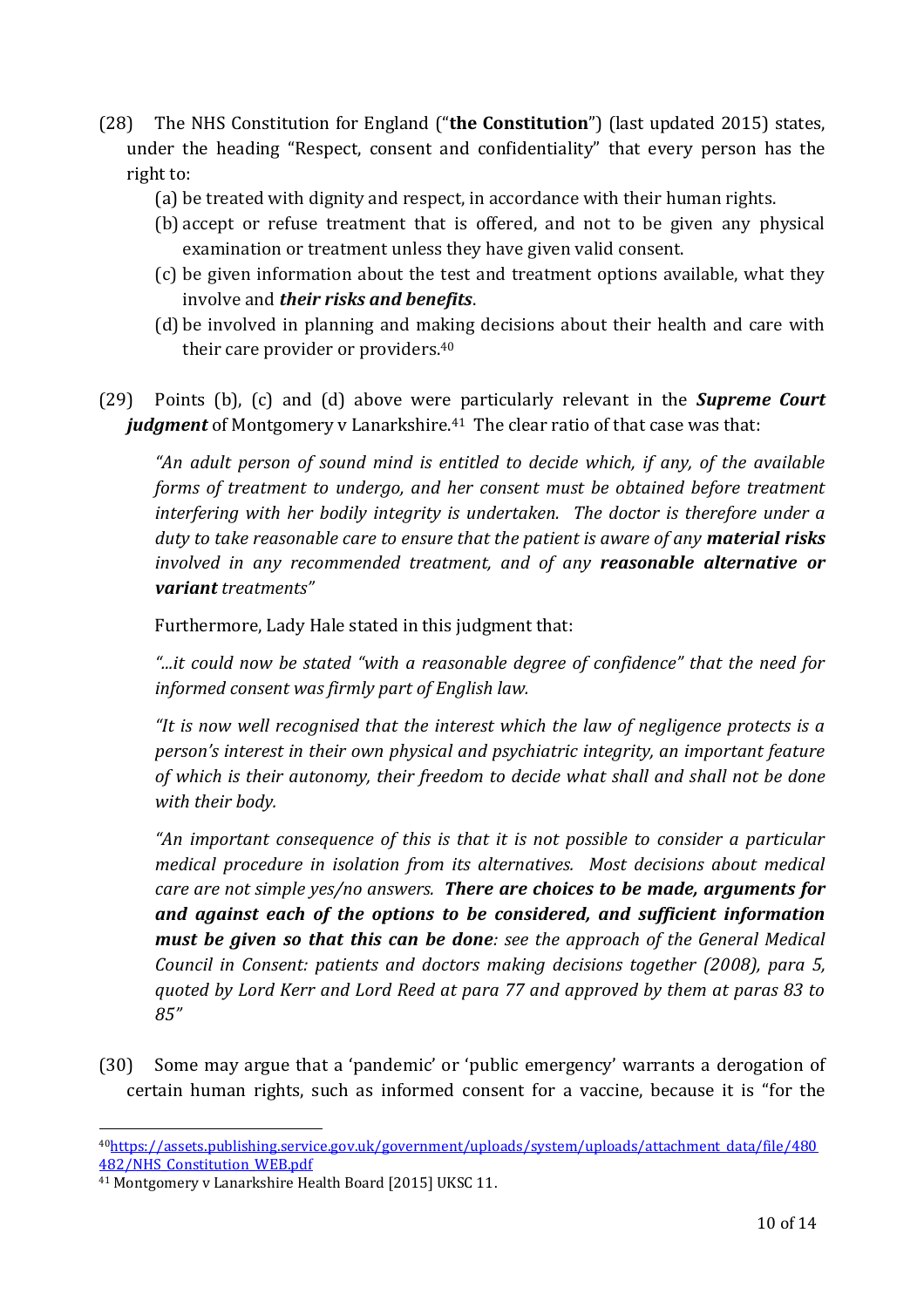greater good." However, even in such circumstances, the maxim, "First, do no harm" must still apply, i.e., vaccinating everybody in the country must not do more harm than the virus itself could create. So, where the information, evidence and data allow, one must first compare the potential risk to the individual from the vaccine with the risk to the public from the virus. And, on the wealth of the evidence discussed above, for SARS-CoV-2 and COVID-19, it would appear that the risk from the virus to the entire population (including the high-risk groups) is not sufficient for a derogation of the right to be fully informed and to choose whether to accept or decline a Covid Vaccine.

#### **Our suggestions about informed consent:**

- (31) Considering the above, we would suggest that obtaining informed consent for a Covid Vaccine involves the following steps, to comply with the Montgomery case and the Constitution. We think these points would be best delivered by way of a clear, concise, plain English information leaflet, and that the patient should be encouraged to read this leaflet before signing a consent form:
	- (a) *"Effectiveness" should be defined* clearly to the patient, as it could be misunderstood. It should be explained that none of the current Covid Vaccine trials are designed to detect a reduction in any serious outcomes such as hospital admissions, use of intensive care, or deaths, or detect if the vaccine can interrupt transmission of the virus.<sup>42</sup>
	- (b) We understand that any Covid Vaccine will likely be offered first to those who are most likely to suffer serious effects from SARS-CoV-2. Since these vulnerable groups, elderly or with comorbidities, were not represented by participants in clinical trials, this *lack of safety or efficacy data* for these groups must be highlighted and presented to potential vaccinees so that they can give fully informed consent.
	- (c) Information should be given as to whether a Covid Vaccine has been tested on subjects who previously had SARS-CoV-2 (so were already immune), and if preexisting immunity may increase the risk of a negative vaccine reaction.
	- (d) A *full list of all adverse reactions* reported in the vaccine trials (mild, moderate, and serious) should be presented to the patient for consideration.
	- (e) Safety *data must be presented in a way that allows the patient to weigh up* their individual (age and comorbidity) risk from COVID-19<sup>43</sup> against their risk of

<sup>42</sup> https://www.bmj.com/content/371/bmj.m4037

<sup>43</sup> https://spiral.imperial.ac.uk:8443/handle/10044/1/83545?fbclid=IwAR1552TA-za-

UmzVYxzBPsbUMjV1rYl2FEhqbnzLRoWTywjs78Ifdvdwxtg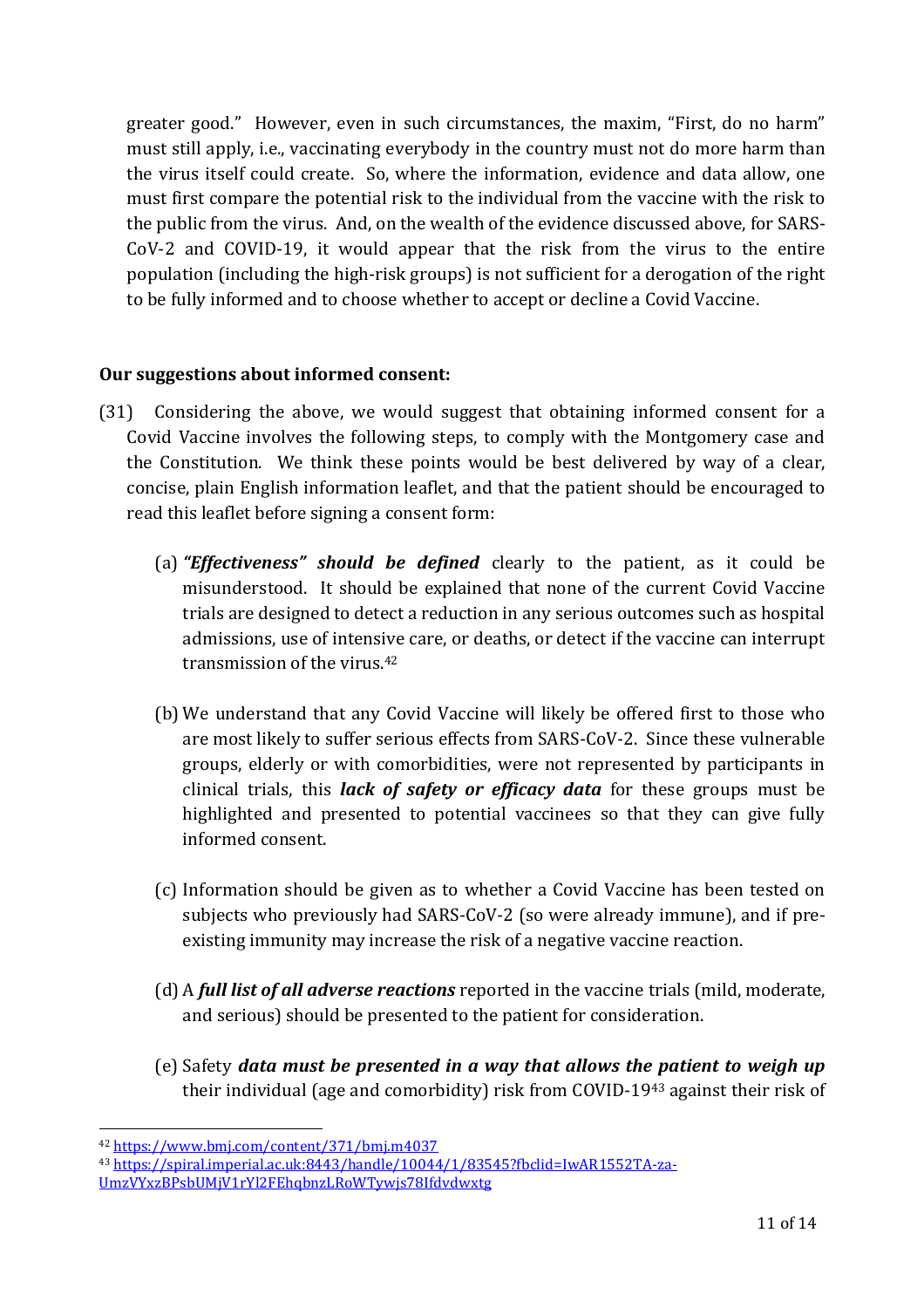side effects (mild, moderate and serious) from a Covid Vaccine, to enable them to give informed consent.

- (f) Patients must be informed that there are only a few months of safety data available for the vaccine, and that it has been developed in less than a year, while the average length of time for development of a vaccine is 10 years<sup>44</sup>. It should be made clear that there is *no information available about potential longterm side effects resulting from a Covid Vaccine*. This is especially important with an mRNA vaccine, which is a novel vaccine technology.
- (g) Any individual who consents to a Covid Vaccine should be made aware of an active surveillance programme (run by MHRA or another body) to monitor short- and long-term side effects. This programme should be made directly accessible to the individual (rather than their GP). They should be given a website address and *encouraged to report any side effects or new illnesses that occur in the next five years*.
- (32) To summarise, we want to ensure that, in the haste to roll-out a Covid Vaccine under what are being described as emergency measures, all proper procedures are being followed. The Government must ensure that due process is carried out to uphold the right of the individual to make a fully informed choice regarding vaccination. Doctors, nurses and others who may be authorised to vaccinate the public have a duty to facilitate this right under international agreements, conventions, and European and British law. It is worrying that recent Parliamentary discussions seem to not attach proper weight to any concern about vaccine risks and the right to informed consent, while focussing solely on strategies to increase the uptake of vaccines in the general population.

### <span id="page-11-0"></span>**IV) Media Claims and Misinformation**

- (33) There has recently been extensive coverage in the mainstream news that certain Covid Vaccines have been 'shown' to be 90% or 95% "effective." The manufacturers' claims of 'effectiveness' were put out in the media before their data had been peerreviewed, and without detailed data available for public scrutiny. So, these media headlines *may create a false expectation* in the public of the benefits from a Covid Vaccine, especially if the figure is revised downwards once the peer review has taken place.
- (34) The public understanding of the term "effective" could be very different from the reality. It is likely to be understood that out of 100 people, 90 of them will become

<sup>&</sup>lt;sup>44</sup> https://wellcome.org/sites/default/files/styles/standalone\_image\_full\_width/public/infographic-vaccinedevelopment-1200x1850.png?itok=y0Cq0Vr2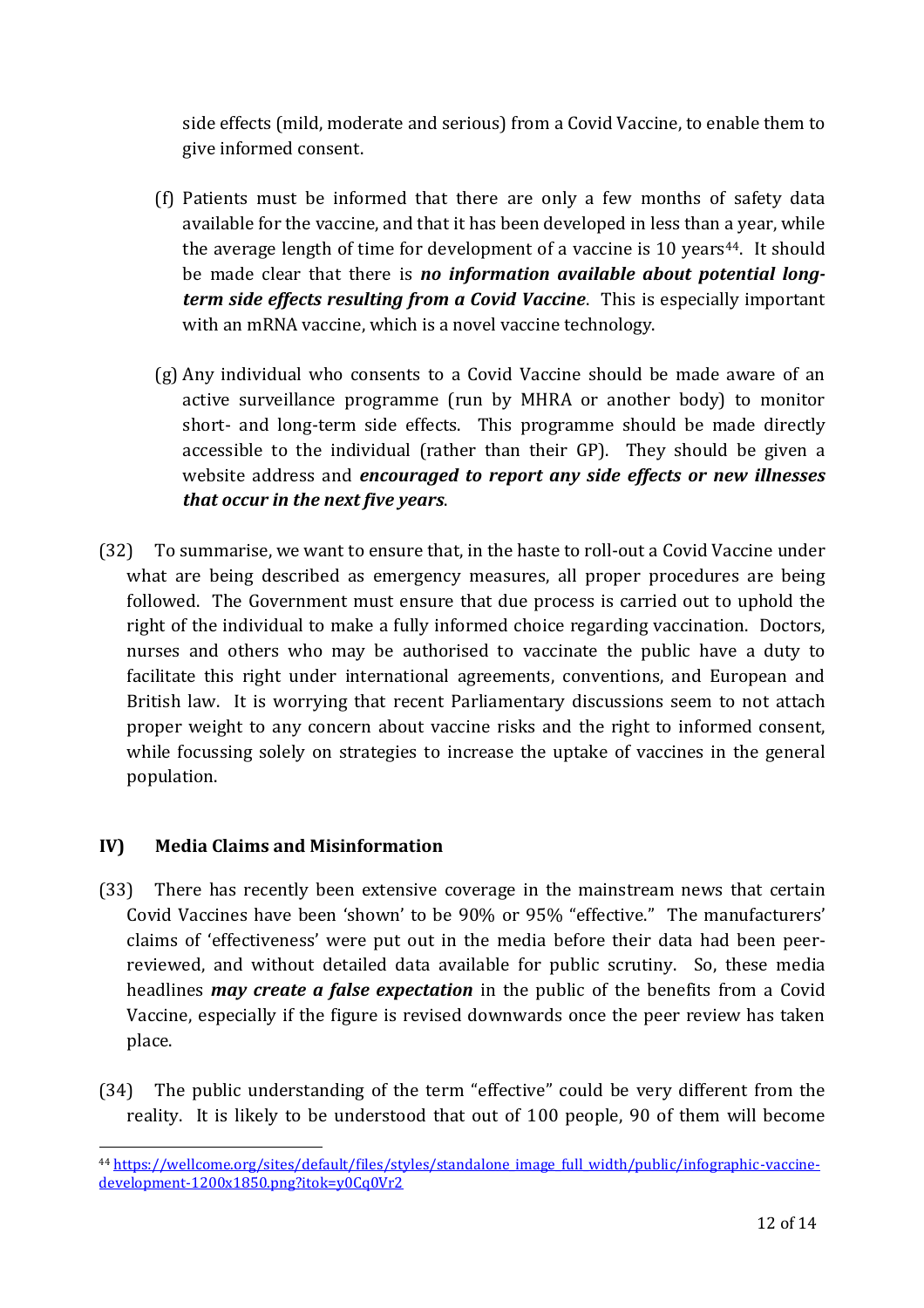completely immune to SARS-CoV-2 and will not to transmit the virus to their loved ones. As mentioned in section (III), none of the current Covid Vaccine trials are designed to detect a reduction in any serious outcome such as hospital admissions, use of intensive care, or deaths or can determine whether they can interrupt transmission of the virus.<sup>45</sup>

- (35) As pointed out in a recent BMJ Rapid response letter, "90% effective" sounds impressive, but closer analysis of the data available shows that the absolute risk reduction for an individual is only about 0.4%. The Number Needed to Vaccinate (NNTV) is calculated as 256 which means that, to prevent just 1 COVID-19 case, 256 individuals must get the vaccine; the other 255 individuals derive no benefit but are still subject to potential vaccine adverse effects.<sup>46</sup>
- (36) With the planned direct-to-consumer advertising proposed for a Covid Vaccine, it is crucial to ensure that such advertising provides consumers with accurate information of risks as well as benefits. Article 10 of the European Convention on Human Rights ("**ECHR**") states that:

*"The exercise of [freedom of expression], since it carries with it duties and responsibilities, may be subject to such formalities, conditions, restrictions or penalties as are prescribed by law and are necessary in a democratic society, in the interests of […] public safety, […] for the protection of health or morals, for the protection of the reputation or rights of others…"*<sup>47</sup>

It would appear, then, that it is the duty of Government, as advised by its appropriate advisers, to closely monitor and identify when consumers are at risk of being harmed by potentially misleading claims and content.

(37) For the same reason, particularly "*for the protection of the reputation or rights of others,"<sup>48</sup>* we also challenge and object to the increasing use and definition of the term "vaccine hesitancy" by the Government and groups such as the Vaccine Confidence Project<sup>49</sup> as a "threat to public health."<sup>50</sup> Wikipedia defines 'vaccine hesitancy' to include anyone who has legitimate questions or concerns about one specific vaccine e.g., a Covid Vaccine, and draws no distinction between this and outright activism against ALL vaccines, otherwise known as "anti-vax." <sup>51</sup> Such broad use of this term, and the assumption that it is a threat that must be eliminated, rather than a genuine concern

<sup>45</sup> https://www.bmj.com/content/371/bmj.m4037

<sup>46</sup> https://www.bmj.com/content/371/bmj.m4347/rr-4

<sup>47</sup> https://www.echr.coe.int/Documents/Convention\_ENG.pdf

<sup>48</sup> https://www.echr.coe.int/Documents/Convention\_ENG.pdf

<sup>49</sup> https://www.vaccineconfidence.org/research-feed/vaccine-hesitancy

<sup>50</sup> https://www.who.int/news-room/spotlight/ten-threats-to-global-health-in-2019

<sup>51</sup> https://en.wikipedia.org/wiki/Vaccine\_hesitancy